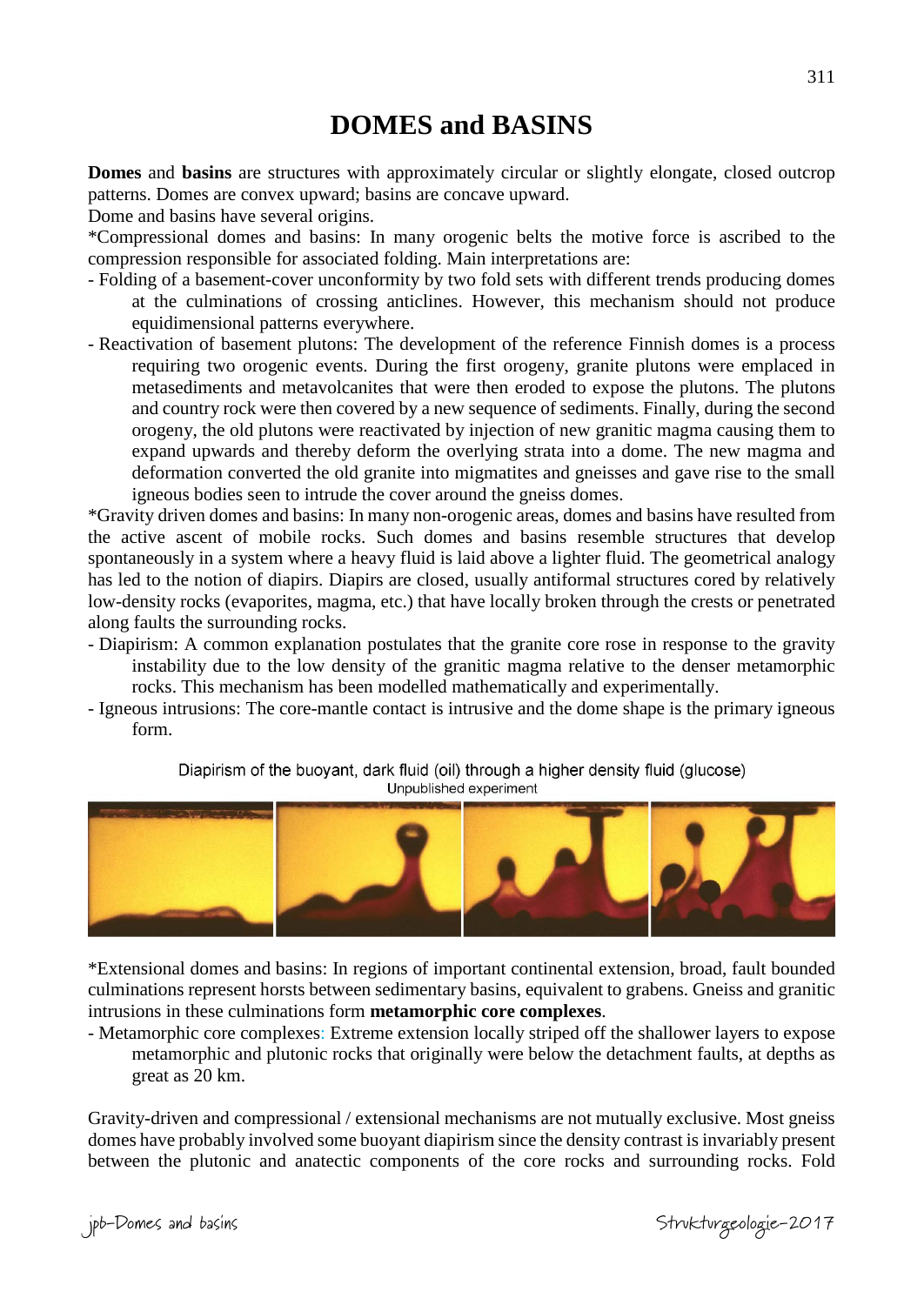interference is not incompatible with the gravity instability mechanism since both mechanisms may operate synchronously.

# **Large-scale dome-and-basin structures**

Large-scale dome-and-basin structures are often interpreted in terms of closed, type 1 (egg-box) interference patterns between two directions of upright folds. These interfering folds tend to be concentric or parallel in style with very little internal deformation of beds: for example pelitic beds show no foliation and sandstone layers are only strongly jointed. Slickensides are commonly developed on bedding planes indicating that flexural slip is an important part of the deformation mechanism. The lack of deformation within beds on the granular scale means that such dome-andbasin areas correspond to regions of relatively low overall shortening. The fact that associated folds are essentially parallel in style means that there are volume problems upward and downward along axial planes.

# **Gneiss domes**

Gneiss domes are common in highly metamorphosed internal zones of orogenic belts. Within these zones, elongate groups of several domes often form a cluster-ridge. Gneiss domes commonly display foliation parallel to their periphery and are surrounded by metamorphosed or unmetamorphed, dominantly sedimentary rocks.

# *Mantled gneiss domes*

**Mantled gneiss domes** typically comprise a dome-shaped core of granitoids, migmatites and gneisses surrounded and overlain by a metasedimentary and metavolcanic cover awkwardly called **mantle,**  since they actually are crustal rocks. Core rocks are almost invariably foliated near the margins. This foliation, the contact and the layering in the surrounding metamorphic cover are parallel and usually dip outward, away from the core. Regional, amphibolite facies metamorphism has commonly affected both the core and "mantle" rocks. The basal metasedimentary rock is generally a consistent stratigraphic horizon, in many cases a conglomerate with pebbles of the core granitoids and gneisses. Such cases suggest that the structure is a folded unconformity between cover and basement. Radiochronologic ages of core rocks older than surrounding rocks have often supported this interpretation. The Archean granite-greenstone terranes resemble large-scale mantled gneiss domes and may have formed by similar mechanisms.

# *Metamorphic Core Complexes*

The Basin and Range Province in the western U.S.A. and northern Mexico is a continental system of regionally distributed normal faults-that continues into southwestern Canada. The Province has been extended by a bulk factor of two. Extension produced nearly 150 linear and parallel horsts forming mountain ranges of up to 4000 m height, alternating with grabens such as the Death Valley, that are mostly filled by the erosion products from the adjacent ranges. The little to unmetamorphosed cover sedimentary beds are highly rotated and attenuated by movement along many listric faults, cut off at depth (or merging with) shallow-dipping detachments. The cover sequences and underlying metamorphic core are typically separated by a mylonitic to cataclastic zone of generally upwarped main detachment that delineates a steep metamorphic gradient. Beneath the detachment faults, granites and gneiss have gently dipping foliations and have been extensively mylonitized, with late cataclasis reflecting the change from ductile to brittle deformation during decompression and cooling as the normal faulting in overlying layers exhumed the deeper rocks. Extensional metamorphic core complexes have now been recognised in all orogenic systems as late collapse structures formed during the waning stages of collisional orogens.

Laboratory experiments on analogue models have investigated extension of two-layer brittle / ductile systems. In these experiments, the brittle upper crust is represented by a sand layer, a Mohr-Coulomb

jpb-Domes and basins Strukturgeologie-2017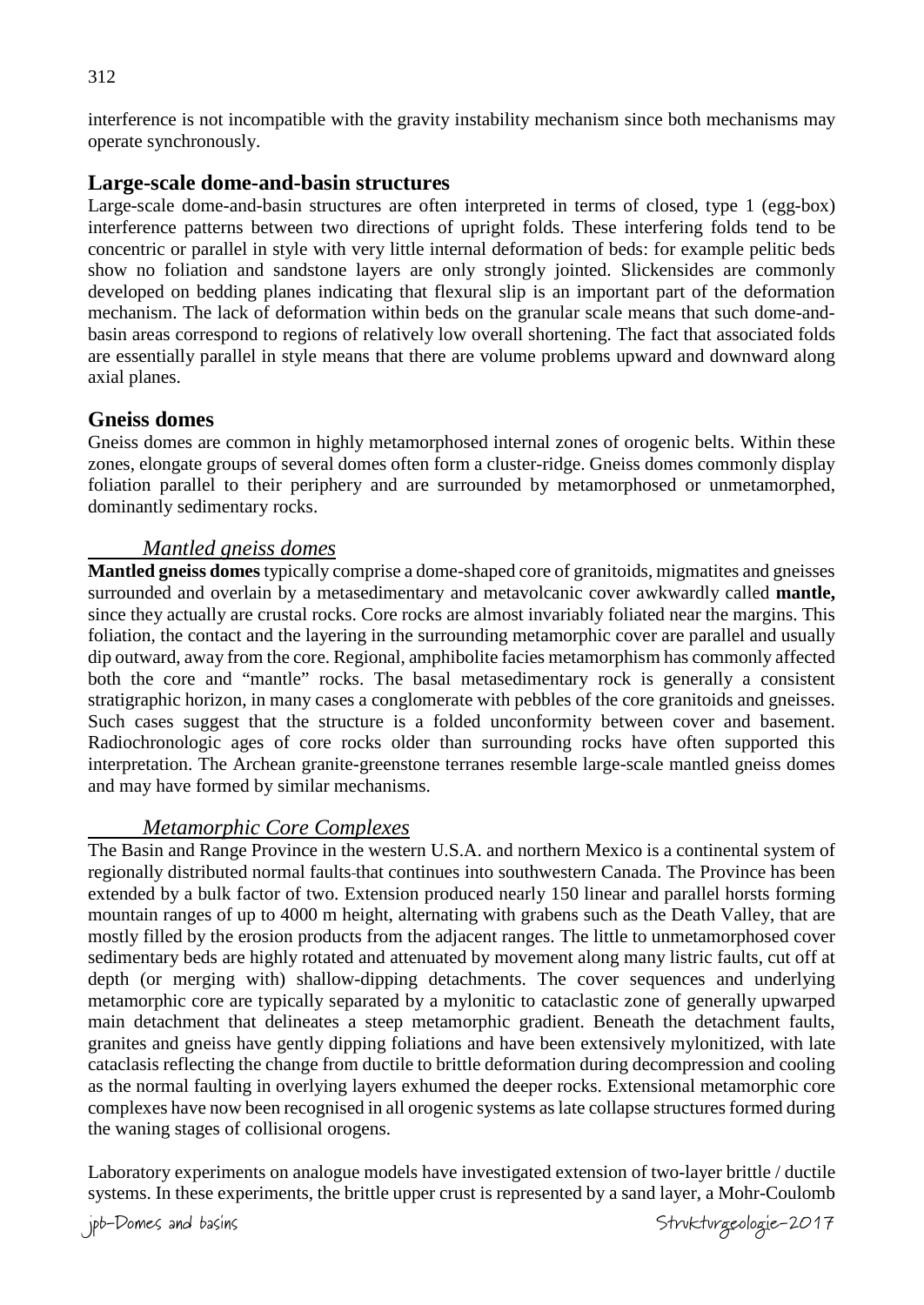material with a mean 30° friction angle; the behaviour of the ductile lower crust is simulated by silicone putty, a Newtonian fluid of  $10<sup>4</sup>$  Pa.s viscosity at room temperature. Faults initiate as steeply dipping normal faults (60°) defining a few grabens and tilted blocks in the brittle layer. No fault offsets the initial brittle-ductile interface. This interface becomes a horizontal décollement at the onset of extension to accommodate the shear due to the relative displacement of the overlying brittle crust blocks.



The steep normal faults progressively rotate to lower dips while continuing extension takes place in regularly spaced sites. This evolution leaves virtually undeformed areas between the extending sites, the result looking like crustal-scale pinch-and-swell boudinage. Heterogeneous deformation of the brittle layer is accommodated by pervasive flow of the ductile layer. This large-scale behaviour leads to a main, upward convex detachment fault that allows the ductile layer to rise in a dome-like structure. Of structural interest is that one limb of the dome is bounded by the detachment zone whereas the other limb results from block rotation forming a **roll-under** of the footwall.

# **Diapirs**

**Diapirism** and **intrusion** are processes involved when a geological formation (the **source layer**) has come under sufficient stress (including gravity driven components) to flow, pierce and break through overlying strata of higher density and lower viscosity. Diapir structures may or may not be associated with regional deformation.

Models of diapirs consider two superposed layers of immiscible and viscous fluids of uniform density  $\rho_1$  and  $\rho_2$ . Whether viscosities are equal or different, the setting is metastable if the overlying layer is denser than the lower one. Infinitesimally small perturbations on the horizontal interface are unstable and become amplified at a rate that depends on:

- the thickness, density and viscosity of the two layers
- the size of initial perturbations
- the time elapsed.

The **gravitational instability** of a heavy fluid overlying a lighter fluid is named Rayleigh-Taylor instability. It is independent of regional shortening or extension. The average spacing of such instabilities arises as a dominant wavelength phenomenon and is 2-3 times the depth of the mobilised, buoyant layer.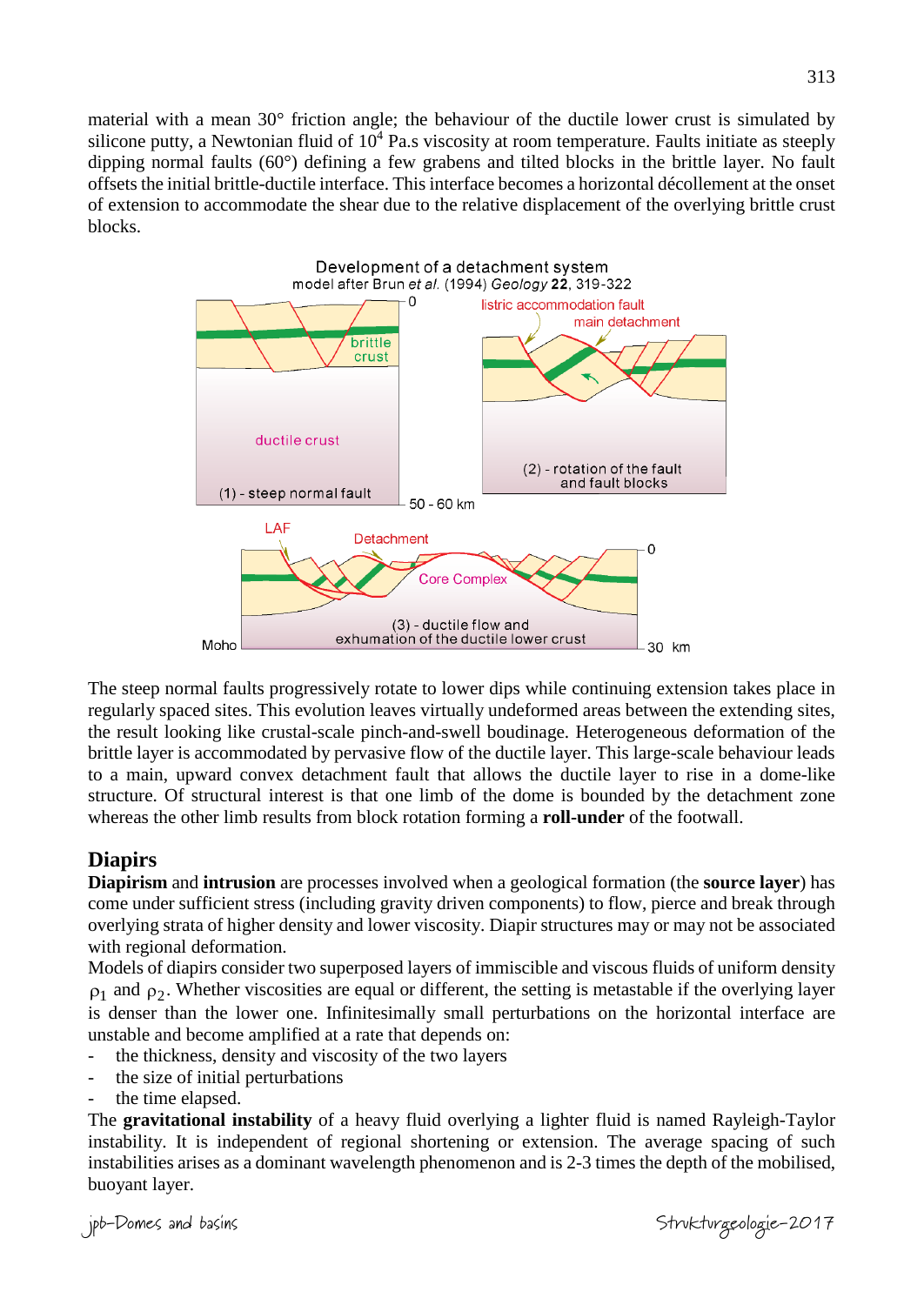Geological diapiric structures are generally considered to be driven upward entirely by buoyant forces resulting from the density contrast between a low-density layer and the heavier rocks above it. As the low-density material rises, there is a complementary sinking of the overlying-higher-density material. For example, shale diapirs form where folding of unconsolidated sediments has taken place or where rapid sedimentation and compaction have generated high fluid pressures in unlithified shales and caused them to move upward. They form '**mud volcanoes**' where they reach the surface.

Fabric and strain patterns of diapirs have been determined experimentally and numerically. There are **internal structures** formed by flow in the intruding mass and **external structures** expressing the deformation of the country rock by the piercing diapir. The pattern of these secondary structures reflects the diapiric mechanism.



The essential differences with folds are:

- Layering in rock adjacent to the diapir is commonly dragged upward by rotation into the direction of diapiric movement. Folds around buoyant diapirs have a cascading vergence consistent with collapse of the hanging wall (core-side-up / mantle-side-down) and contrary to the classical S-Z shapes of second order folds climbing on a large-scale antiform. Low angle thrusts consistently indicate outward displacement of country rock. Marginal folds often have curved hinges caused by radial outward shortening as the diapir distends.
- A secondary foliation tangential to the diapir boundary dips outward less steeply than the core- /mantle contact. This foliation is axial planar to the cascade folds and bears a radial, downdip stretching lineation. In buckle folds secondary foliations would be steeper than the fold limbs.
- A very strong vertical flattening with a very strong horizontal extension dominates crestal regions of diapirs, whereas this region of anticlinal folds has horizontal shortening perpendicular to the axial plane foliation.
- Horizontal stretching in the crestal region of diapirs gives way at depth to very strong vertical stretching in the trunk region. As the diapirs grows the transition between the two regions moves

jpb-Domes and basins Strukturgeologie-2017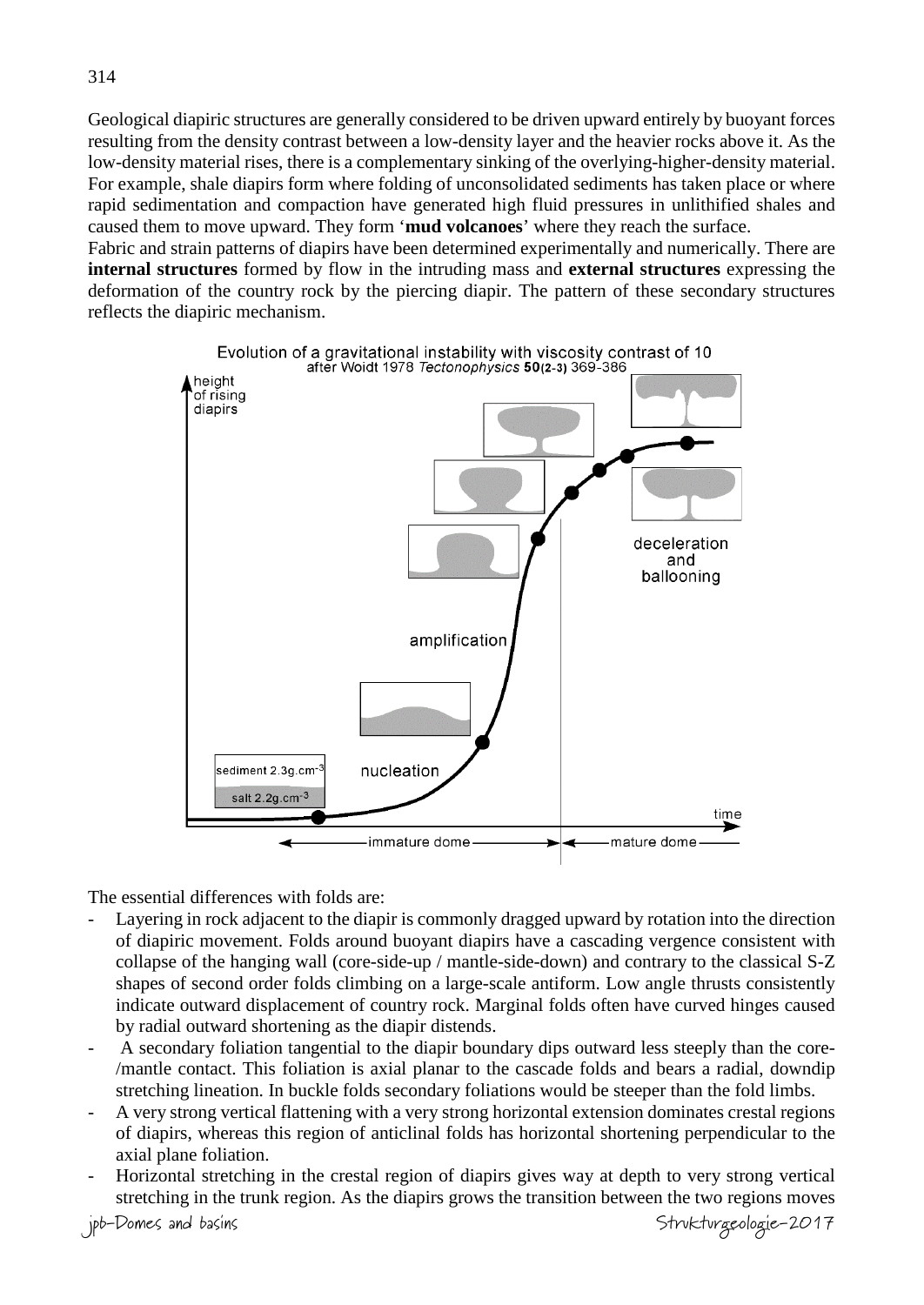downward, with a resulting overprinting of horizontal fabrics on earlier vertical ones. Buckle folds do not exhibit this sequence of overprinting.

- In the cover sequence around magmatic diapirs, a very steep metamorphic gradient is preserved.
- Internal structures are characterised by doubly plunging, vertical sheath folds.

Comparative profiles through a diapir and a buckle fold with general patterns of secondary folds and foliation



model from Dixon J.M. in: Seyfert C.K. 1987<br>Encyclopedia of structural geology and plate tectonics, volume 10, Van Nostrand Reinhold Company Inc. 398-412

# **Salt domes**

Salt diapirs, conventionally called **salt domes**, exist in many places; well-known examples occur in the Persian Gulf and in Germany. Salt bodies usually contain varying amounts of other evaporites (especially anhydrite and its hydrated form, gypsum) and non-evaporite rocks that were originally interbedded with salt. Owing to similar shapes and apparent behaviour, salt bodies are often considered as analogue to igneous intrusions.

# *Salt properties*

Salt and other evaporite material are sedimentary rocks that play special roles in geological deformation. Indeed, compared to other rocks:

- they have a low and almost depth independent density  $(2.15 \text{ to } 2.2 \text{ g/cm}^3)$ , depending on the composition);
- they have a low equivalent viscosity  $(10^{18}-10^{21} \text{ Pa.s})$ ;
- they very easily become ductile and mobile;
- they behave almost like a Newtonian fluid over the geologic time scale and their movement is aided if a small amount of free water is present and/ or temperature increases;
- they are, as crystalline rocks, relatively incompressible.

# *Conditions for mobilisation*

#### *Driving conditions*

For the salt movement to start, three conditions must be fulfilled:

- First, **density inversion** occurs below the **critical depth,** the depth below which evaporites become less dense than the overburden (a consequence of salt incompressibility vs. sediment compaction). Below this level, the system is gravitationally unstable. Evaporites become buoyant and will rise if the overburden strength is overcome.
- Second, sufficient load pressure is required to cause flow deformation of the salt. Empirically, it has been observed that salt layers about 300 m thick begin to react as a viscous fluid when their

jpb-Domes and basins Strukturgeologie-2017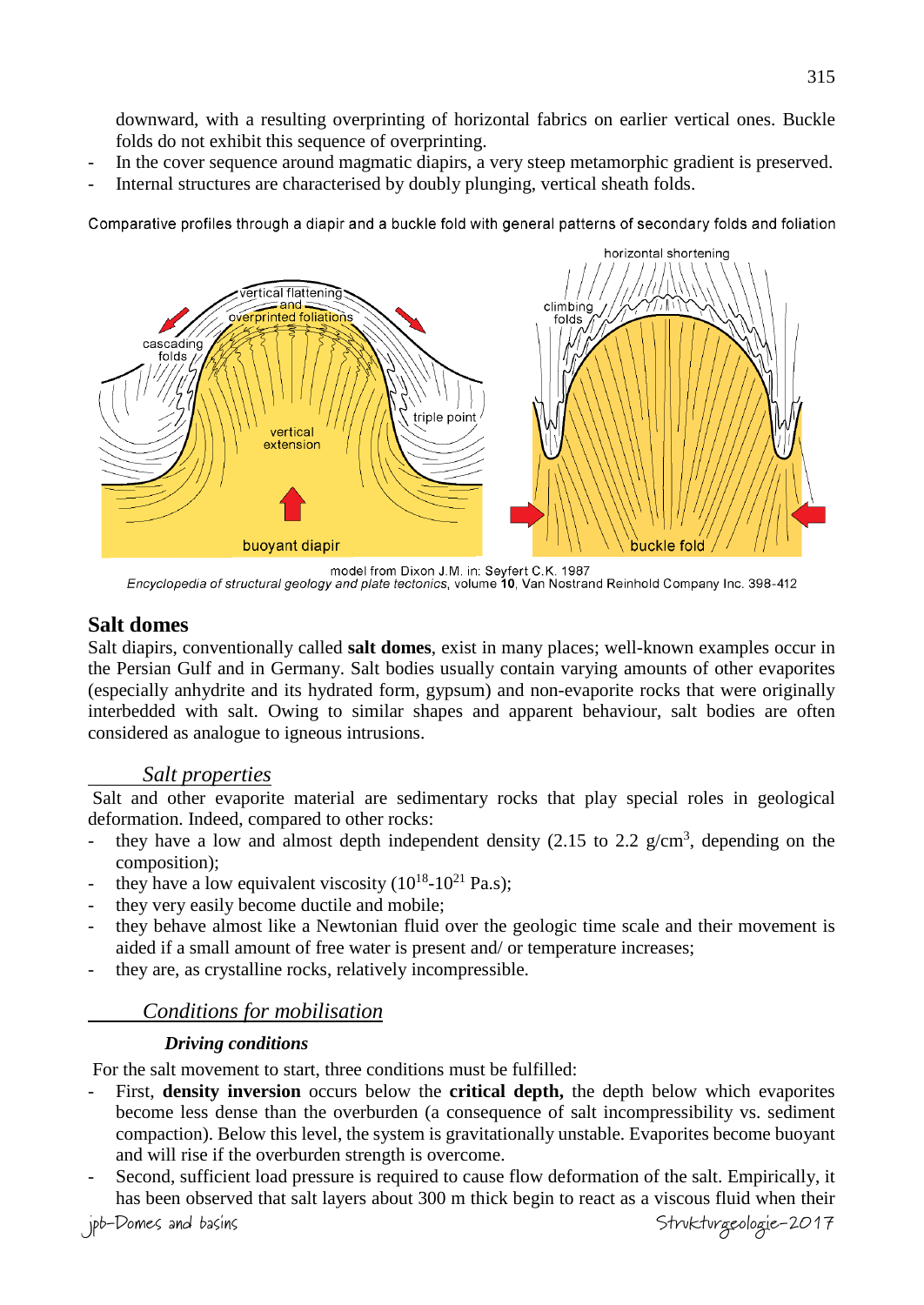cover reaches 1000 to 1500 m, the depth at which sediments become denser than salt. At depths of 1 - 3 km, salt will flow under low differential stresses due to its low strength. The rate of flow of salt on the geologic time scale averages 0.3 mm/a.

Third, a disturbance is required to trigger the diapiric process. If the salt layer and the strata above are perfectly horizontal, regular and uniform, there is no gravitational instability. However, any lateral variation in the thickness of the overlying rock units will lead to differences in the pressure distribution on the salt layer. Salt will tend to flow towards those places where the pressure of the overburden is least. The flow of salt forced from high load areas is called **salt expulsion**. The initial impulse is often caused by a tectonic event, for example folding or faulting that impels displacement of one salt region relative to another, or by a thermal gradient, or by local erosion. This differential loading ultimately leads to the flow of all the salt to the surface. Buoyancy may still play an important role but is no longer considered the initiating factor in geological diapirism.



#### *Restraining conditions*

Two main factors limit the ability of salt to move into salt bodies:

- The strength of the overlying sediments;
- Boundary drag along the top and bottom surfaces of the salt layer.

Sedimentary rocks typically increase in both shear strength and frictional strength as depth of burial and confining pressure rise. Thick sedimentary roofs are therefore generally more difficult to deform than thin roofs. Roofs more than several hundred meters thick are unlikely to be deformed by salt of modest structural relief without assistance from either regional extension or shortening. Salt will flow only if gravity, thermal and tectonic driving forces exceed the resistance to flow.

The volumetric flux of laminar flow within a Newtonian salt layer has been estimated to be proportional to the third power of the layer thickness. This means, for instance, that halving the layer thickness slows flow by a factor of 8. Thus, the salt flows slower while salt expulsion reduces the thickness of the layer below until the viscous shear resistance may effectively immobilizes a remnant thin salt layers. Then a dome can no longer grow because the supply of nearby salt has become exhausted; exhaustion may cause the top and bottom contacts of the salt to merge, forming a **salt weld**.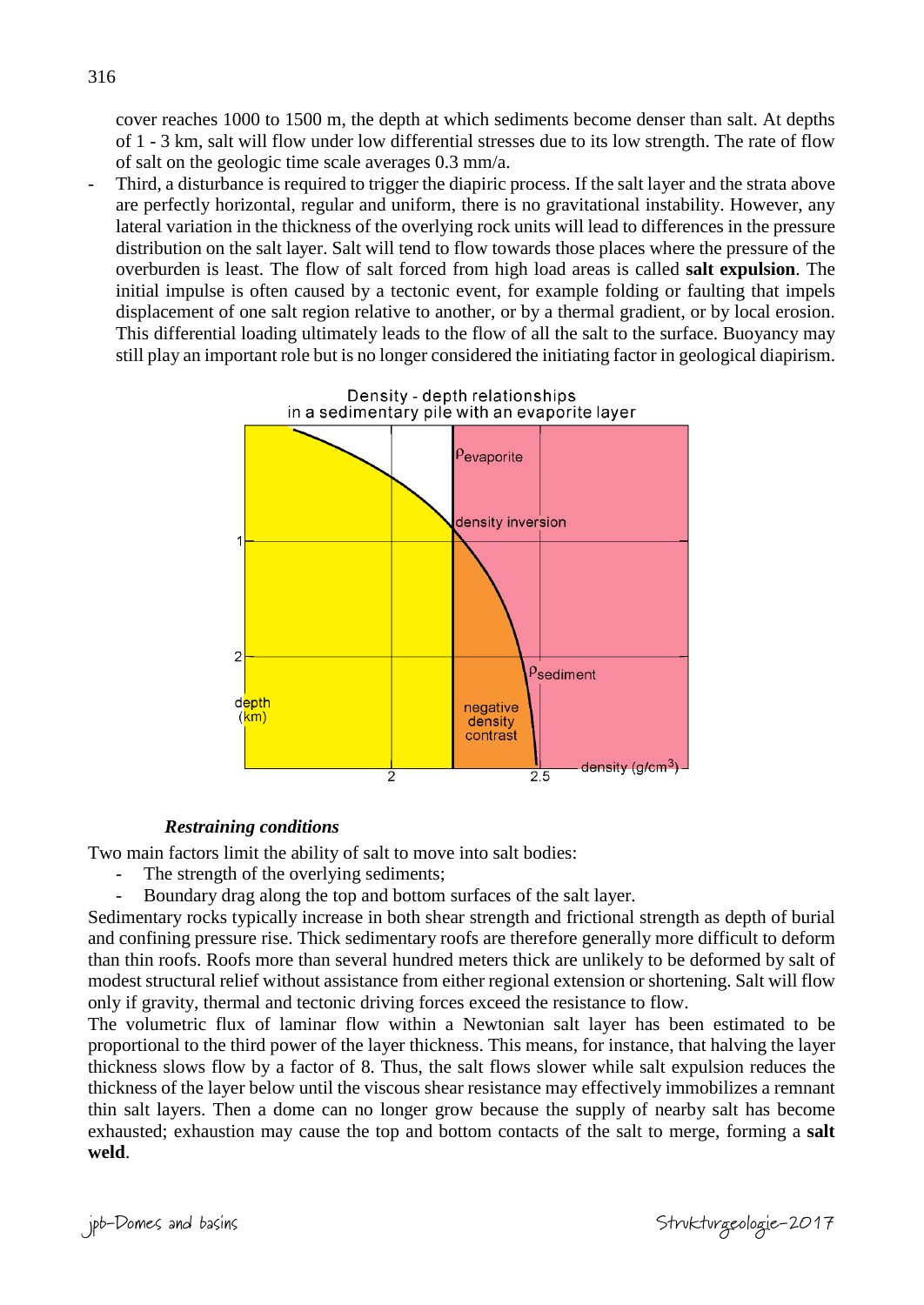

#### *Structure of salt bodies*

Numerical and analogue experiments have established that salt diapirs vary in shape as a function of depth. Position and shape both depend on how the brittle overburden deforms.

#### *Shapes*

A wide variety of three-dimensional forms reflects different stages in the upward migration of salt, commencing with simple broad anticlines or domes (**plugs** and **pillows**) and proceeding to **stacks, walls**, **columns**, **bulbs** and **mushroom** shaped forms. The raising part may become detached from the low-density source layer, in particular during regional shortening that pinches off the waist; the bottom part of the resulting **teardrop** diapir remains at depth to form a salt **pedestal**. Strata above and below the source salt layer may come in contact at a **weld**, where all the salt has flown away. Salt domes are typically a few km in diameter and have very steeply dipping sides that may extend

downward for several kilometres to form a relatively narrow **neck** that exhibits very tight folding with a strongly developed vertical linear elongation. Fully amplified salt domes extrude onto and may spread over the topographic surface to form salt **glaciers**.



Steep sides and flat tops, almost cylinder-like diapirs are shallow. Shallow to moderately deep diapirs tend to display rounded tops and less steeply inclined flanks. Deep salt diapirs have round, dome-like tops and relatively gently sloping sides.

#### *External structure*

The salt moving upward in a ductile manner pierces through the overlying sediments. Any rock occupying the space taken by the salt body must be removed or displaced by faulting and/or uplift of the overburden and/or erosion. In extensional systems, diapirs rise up fracture zones, taking advantage of the space created by thinning and separation of fault blocks.

#### Diapir roof

The strata above the salt body are affected by extensional tectonics reflected in arching and thinning of layers and in radial and concentric normal faulting. **Flaps** of roof rocks may be lifted, rotated and shouldered aside as the diapir amplifies.

#### Rim syncline

Boundary-drag along the margins of the diapir bends upward the sediments, which are truncated against the salt. Upward bending of the strata along the walls may be accompanied by reverse faults. The faulted and sheared sediments commonly form a clay-rich gouge against the salt: the **shale sheath**.

The sinking sediments over the area from which the salt has migrated often produce a **rim syncline**  surrounding the diapir. In these synclines sedimentation compensates subsidence. Ultimately, a ringshaped zone of compressional folding or faulting surrounds the essentially cylindrical neck of the salt intrusion.

jpb-Domes and basins  $Stv$ kturgeologie-2017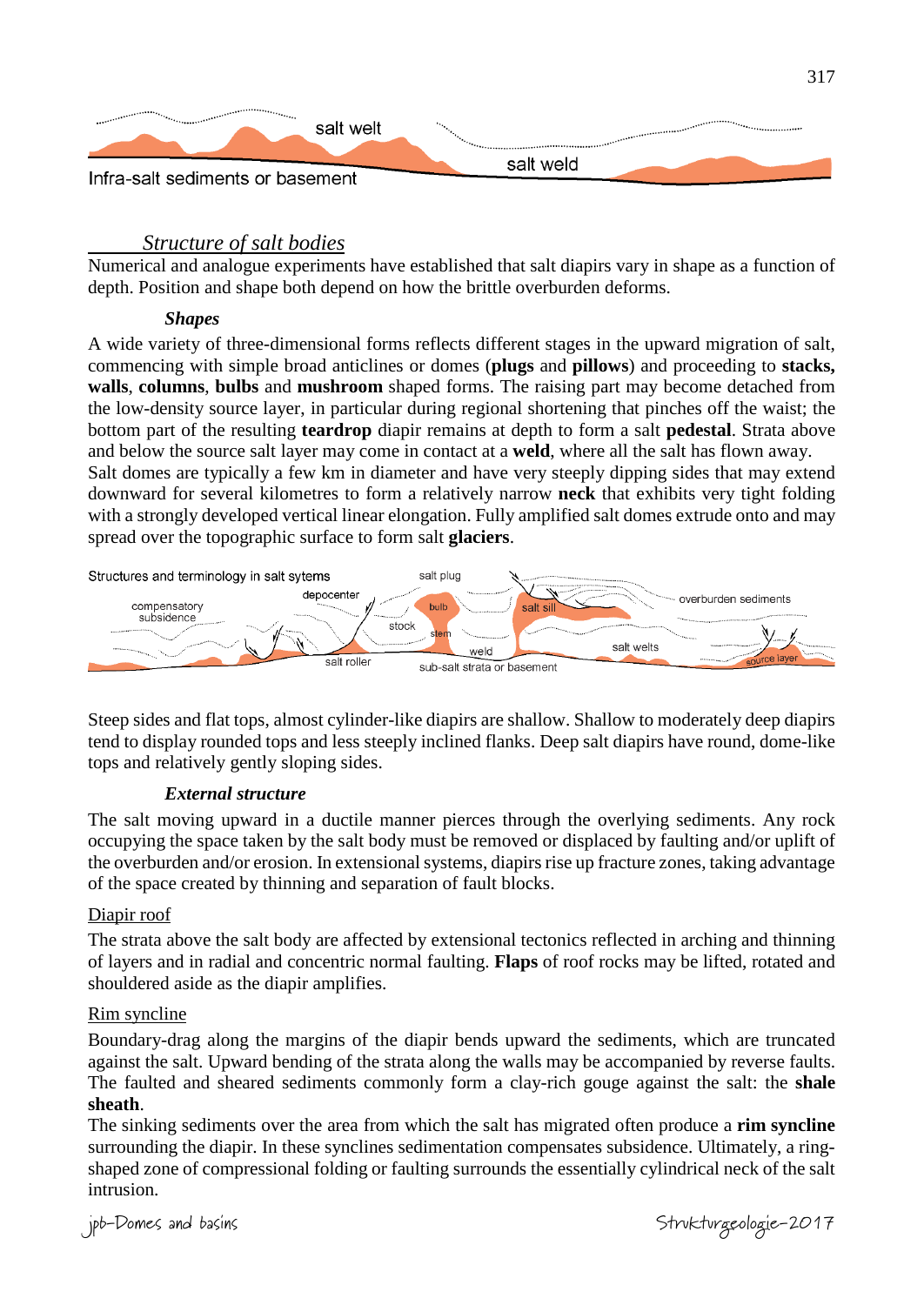The propagation direction of the salt is centripetal inward and upward and the converging motion generates peripheral tangential stresses. Thus, numerous folds whose axes trend radially and plunge outward from the dome in all directions originate at the base of the dome.

#### *Internal structure*

In general, salt domes do not move as a single mass but as a series of "**spines**" (i.e. smaller, possibly cylinder-shaped blocks) that move independently while intense deformation zones at their boundaries accommodate their relative movements. Deformation features of the salt include rotated boudins, stretched desiccation polygons and foliation formed through deep flowage of the salt, and folding and bedding-plane slip developed at shallow depths.

#### Caprock

In arid environments, salt domes that reach the surface flow out (as in the Persian Gulf). In moist environments, solution of the salt atop the rising diapir combines with residual accumulation, concentration, secondary alteration and precipitation of insoluble and little-soluble material such as anhydrite, gypsum, shales, carbonates and sulphurs to form an irregular complex of brecciated cavernous **caprocks**. The bottom boundary of the residual caprocks is a dissolution level that cuts through the head of the diapir. Caprocks are relatively impermeable and form a seal that blocks fluid (e.g. oil) migration. They occasionally extend along the sides of mature diapirs. Caprocks may contain entrained blocks of country rocks.

#### Trunk

The boundary with sediments is strongly sheared in the **salt sheath**. The internal structure of the salt is dominated at middle levels by very tight folds with near-vertical axes and axial planes, with foliation. Refolding or multiple refolding is common and is dictated by the direction and extent of flow. This may be connected in part with episodic upward movement of the salt, which is believed to rise in a complex fashion by the advance of local spines and lobes (multiple bulbs). A vertical flow lineation is common.

Once salt reaches the surface, it can continue to rise by passive diapirism, in which the diapir grows as sediments accumulate around it. A rapidly rising passive diapir may spread over the sediment surface to form an allochthonous salt sheet. A variety of salt-sheet lineages are possible, depending on the geometry of the feeder and the tectonic setting.

Salt-dome salt, like glacier ice, has undergone extensive flow and recrystallisation. Study of salt structures may therefore help to establish whether or not certain bodies of deformed silicate rocks (such as the migmatitic cores of gneiss domes) have also been emplaced and deformed by buoyant forces.

# **Mode of emplacement of plutonic bodies**

Igneous diapirism is probably an important process in the vertical motion of magma through the lithosphere. Indeed, some plutons are similar to salt domes in shape and wall-rock deformation features. Magmas commonly have densities lower than those of the overlying rocks and consequently tend to ascend through passageways or zones of weakness. Most magma does not reach the Earth's surface but crystallises at depth to form **plutonic bodies** of igneous rocks. If plutons are diapirs (a concept still disputed) magma stops rising where surrounding rocks have lower density and/or at the temperature-equivalent depth where magma cools and solidifies.

# *Shape of magmatic bodies*

The shape and orientation of many plutonic bodies is a direct result of the pre-existing structure of the **country rock** into which they have emplaced. The forces that give rise to deformation also control the way magma is emplaced and, to some extent determine the geometry of the resulting igneous body. Whereas plutonic bodies come in all sizes, and in a wide variety of forms, some forms are sufficiently recurrent to allow a classification on the basis of shape.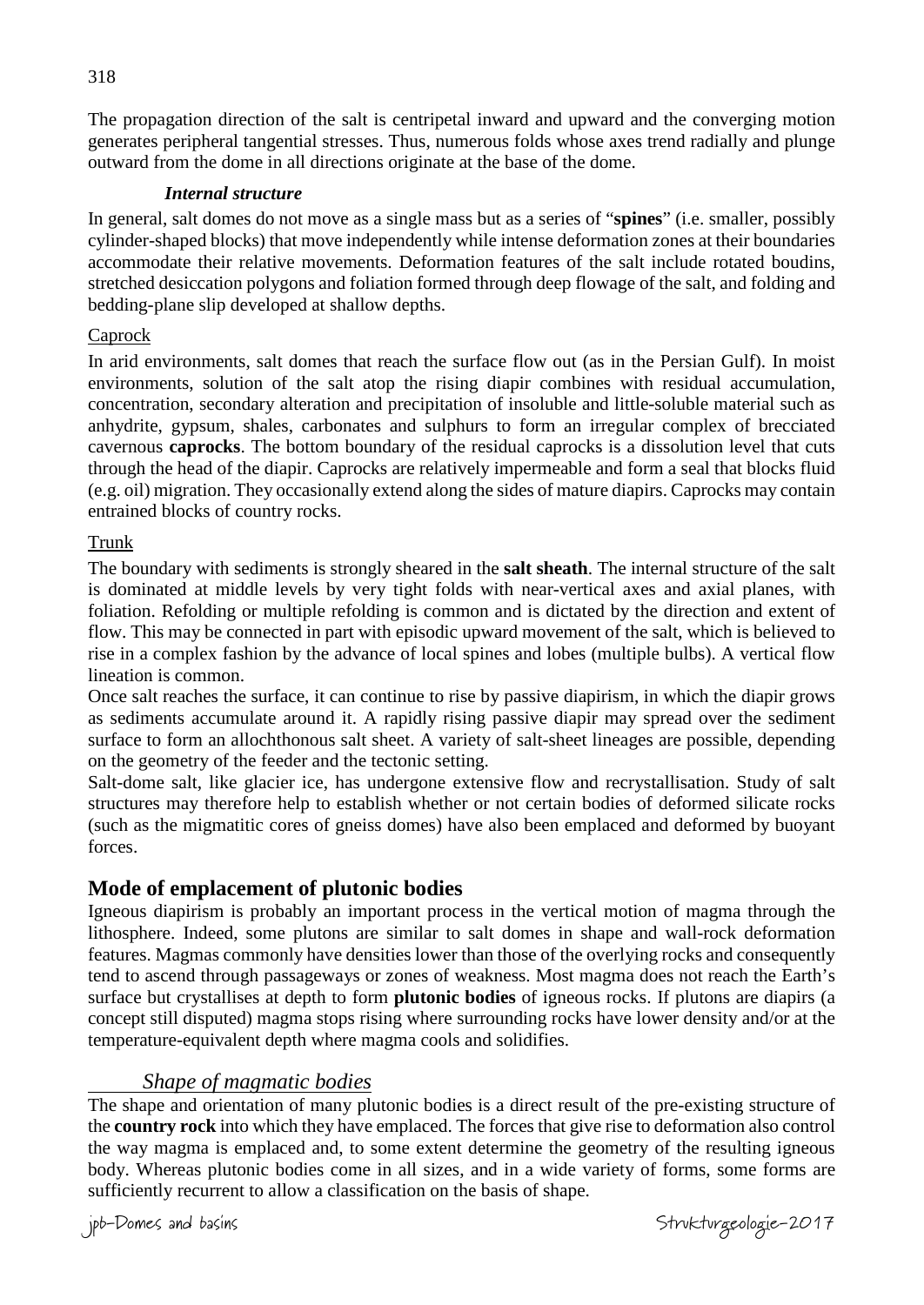- **Dykes** and **sills** are tabular, approximately parallel-sided bodies that are thin in relation to their along-strike extent. Dykes look like walls that vertically or steeply cut across surrounding rock units. Many dykes intruded next to each other form a **swarm**. Sills are horizontal or low angled bodies concordant (i.e. sub-parallel) to the country-rock fabric or bedding-planes. They are usually thicker than dykes. Dykes and sills are commonly finer-grained or even glassy at their margins (**chilled margin**). The symmetrical character of chilled margins and contact metamorphism (top and down), and upward **apophyses** allow distinguishing sills from lava flows. Dykes and sills probably contain magma that has raised and quickly solidified in the relatively cold and brittle crust. They indicate that magma may rise through crustal fractures.

- **Ring dikes** are concentric and cylindrical, often with an outward dip. **Cone-sheets** are concentrically inclined, downward converging dykes.

**Pluton** is the general name given to a relatively large body of intrusive igneous rock.

Laccoliths are thick, lens-shaped sills with a flat floor and a convex upwards upper surface. Conversely, **lopoliths** are thick, large and lens shaped bodies with a flat roof and a convex downward lower boundary.

- Steep sided and discordant bodies are **plugs** (rather small and cylindrical, e.g. **necks**) **stocks** (larger than plugs) and **batholiths**.



Attention: This classification may depend on the depth of erosion, the small size of plugs and stocks possibly representing the top of a larger batholith.

Batholith is a term that embraces very large units of plutonic rocks. They actually are composite masses. Diversity results either from magmatic differentiation of a single intrusion or from repeated multiple intrusions of many small and coalescing plutons. The mode of emplacement, for example as to whether they push aside the surrounding rocks, is still debated.

In the roof of magmatic diapirs, extension joints are commonly filled with magmatic rock to form **dike swarms**. They reflect bending-related extension during doming of overlying strata.

- A **Caldera** is a large circular depression formed when the roof of a volcanically emptied magma chamber has collapsed,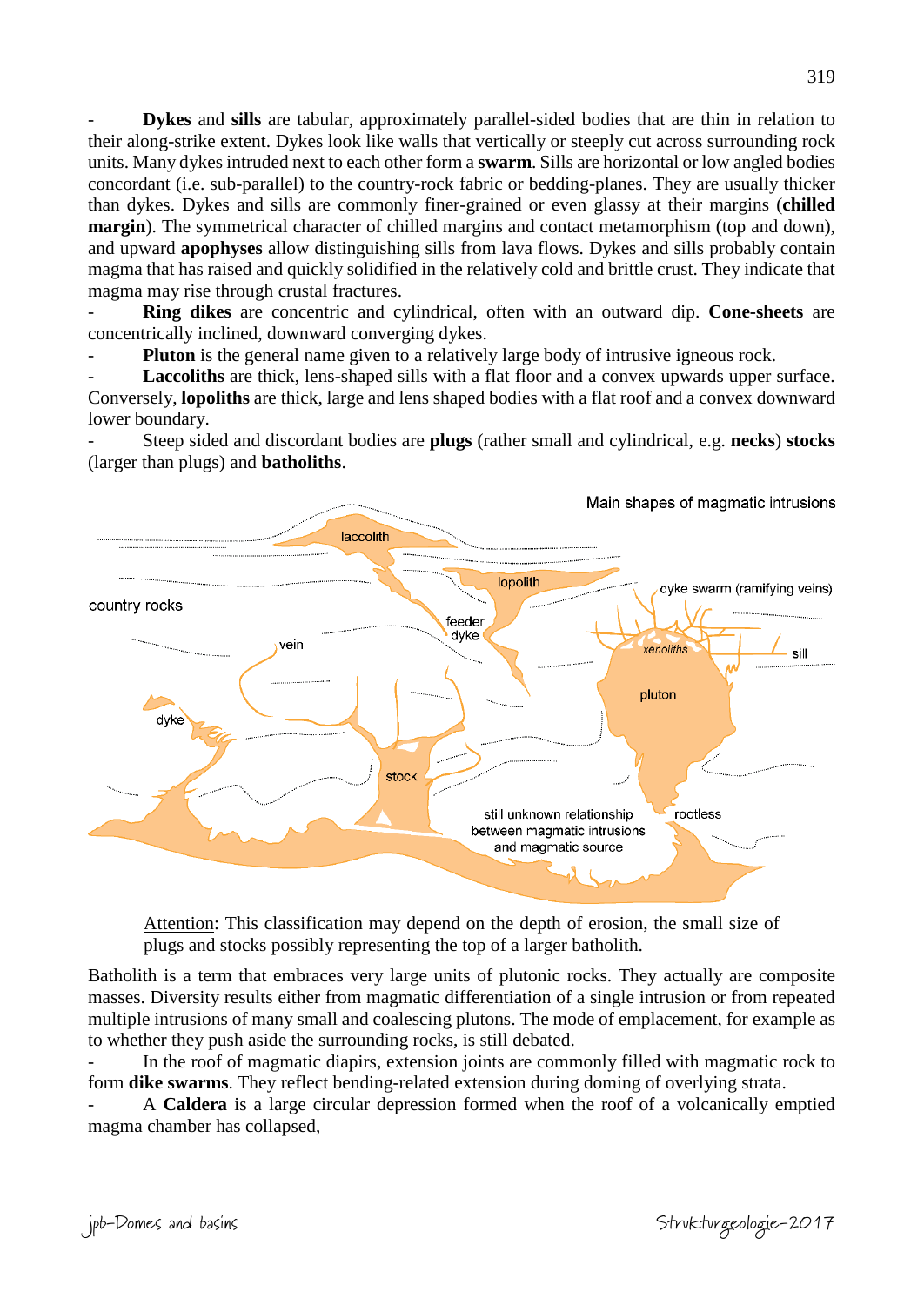#### *Magmatic structures*

It is thought that, during emplacement, magma is more likely a pasty mush than a free-flowing liquid. Crystals forming a solid are submitted to the bulk flow of the rising magma. Structures found within the igneous bodies are 1) the **igneous structures** formed by the movement of magma during emplacement, and 2) later structures due to deformation of the crystallised solid rock. Igneous structures include a **flow foliation** and a **flow lineation** essentially formed by the alignment, during the flow of the magma, of tabular and linear porphyroblasts crystallised before the final consolidation of the magma. A **flow banding** or **lamination,** which may include some **schlieren**, may be formed in viscous magmas. Stretched pieces of usually slightly more basic magma, yet containing the same minerals as the main rock, are also included in the banding.



Magmatic structures in a pluton with concordant and discordant contacts

These structures permit to infer the direction of flow of the fluid material within the chamber of the intrusion and, to some extent, the general shape of the intrusion because the foliation tends to be parallel to the intrusion / country rock interface. Many large intrusions exhibit a foliation which is parallel to their margin and which decreases in intensity towards the interior of the body. Studies of shapes of xenoliths show that this decrease in intensity is related to a regular pattern of deformation attributed to **ballooning** effect of later pulses of magma on an earlier, partly or wholly consolidated material. However, some of this deformation can be attributed to the deformation brought about by upward diapiric flow under gravitational pressure.

**External structures** express the deformation of the country rock by the intrusive action of the igneous body.

#### *Intrusion processes*

The general structural problem of **intrusion** (as a process) is how large magmatic bodies became emplaced within the crust and, in particular, how the space they occupy was created. This is the socalled **space problem**.

For some time some geologists proposed that the country rock had been somehow transformed (**granitized**) to produce the igneous magma. It is now acknowledged that large igneous bodies are magma that has ascented through parts of the crust (if not the lithosphere). There are two main views on the emplacement mechanisms:

- Plutons result from diking. Magma invades fractures and blocks of country rock detached from the roof and walls of the igneous body founder into the rising magma. These incorporated pieces of country rock (called **xenoliths**) may experience varying degrees of melting or chemical dissolution. This process is described as **stopping**. In this case, plutons are emplaced as **permitted intrusions**, and the structural relationships suggest a passive accommodation of the intrusive magma to the space left by the country rocks as it moves aside or subsides below the intrusive body. Some **ring-shaped** bodies were regarded as permitted by the subsidence of a central, cylindrical block into a rising, passively emplaced pluton.
- Plutons result from diapirism. Plutons are emplaced as **forceful intrusions** making space for themselves by actively pushing aside the surrounding country rock. The volume of a pluton is accommodated either by mechanical deformation in the pushed-aside country rocks or by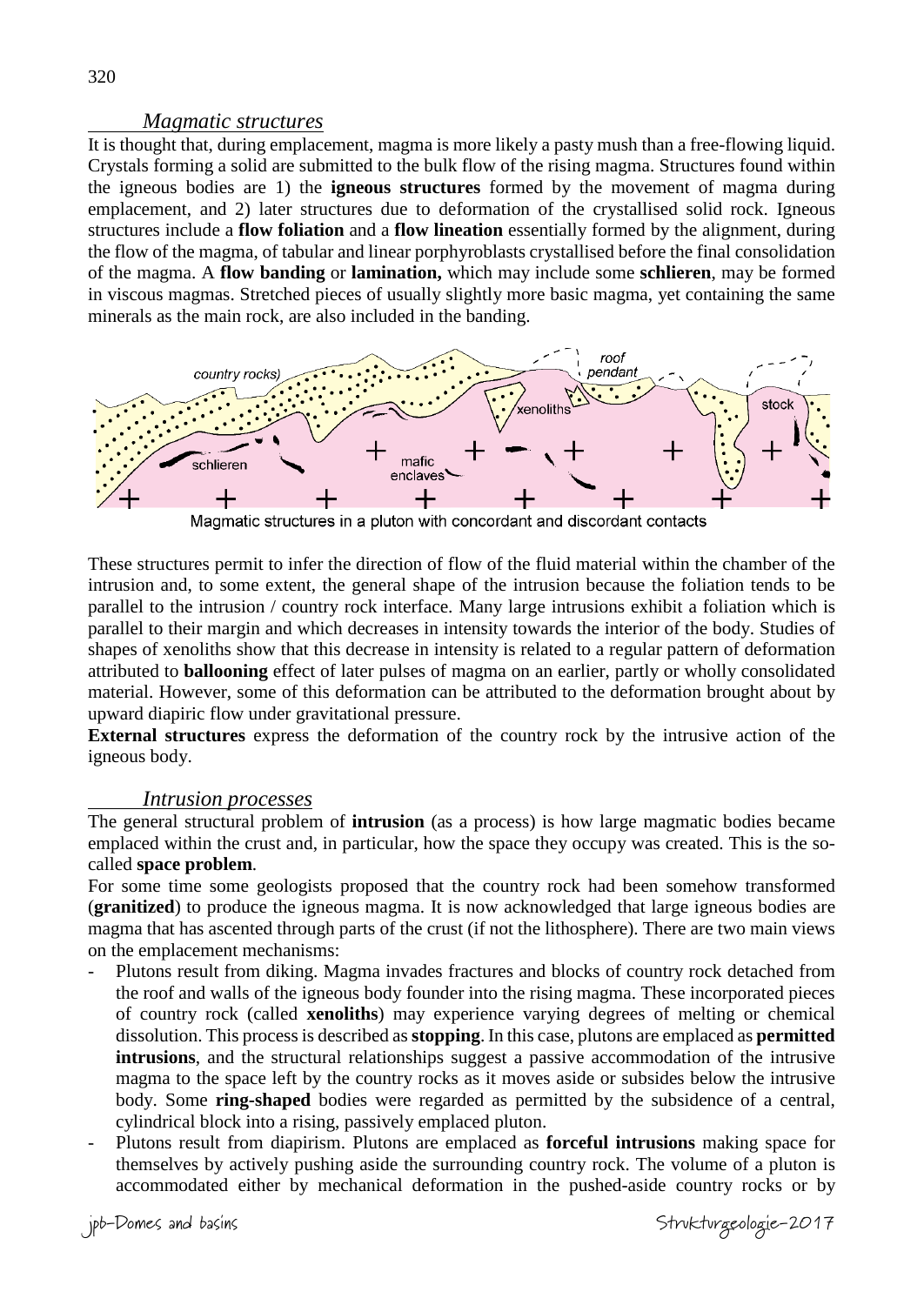engulfment of country rocks, or by both sets of processes operating concurrently, country rocks being in part at least, digested or assimilated by the magma. Plutons are formed by magma spreading or swelling outwards (**balooning**) from a relatively narrow feeding neck at a particular level of the crust. However, some large magmatic plutons display fabric patterns similar to mantle gneiss domes, which is interpreted in terms of inflation of the plutons by successive magmatic pulses, each of which leading to stretching of the previously consolidated igneous material (balloon tectonics). The main structural features for diapirism are:

- Sub-circular shapes
- Parallel, marginal foliations in both the pluton and the host rocks
- Increase of the strain intensity from the core to the margins of the pluton
- Horizontal extension in the upper parts but steep stretching lineations and shear components along the margins
- Important deformation of the country rocks. Strain envelopes are consistent with tangential stretching, while less extreme manifestations include rim-concentric folds and radial fracture patterns.



#### **Models**

The driving force of diapirism is the density inversion. The spontaneous rise of buoyant domes into a denser overburden in the Earth's gravity field has been examined theoretically and experimentally.

#### *Analytical approach*

The rock system is assumed to consist of several horizontal layers, each of which has uniform thickness, density and Newtonian viscosity. The layer interfaces separating the denser overlying layer from the lower-density substratum possesses infinitesimally small sinusoidal deflections of many wavelengths. Each perturbation is capable of growing in amplitude, due to the density inversion, and the mathematical treatment allows calculation of the relative rates of amplification of these wavelengths. The perturbations that grow at the maximum rate in time dominate the system. They develop into high amplitude ridges or domes and their wavelength are called the dominant wavelength of the system.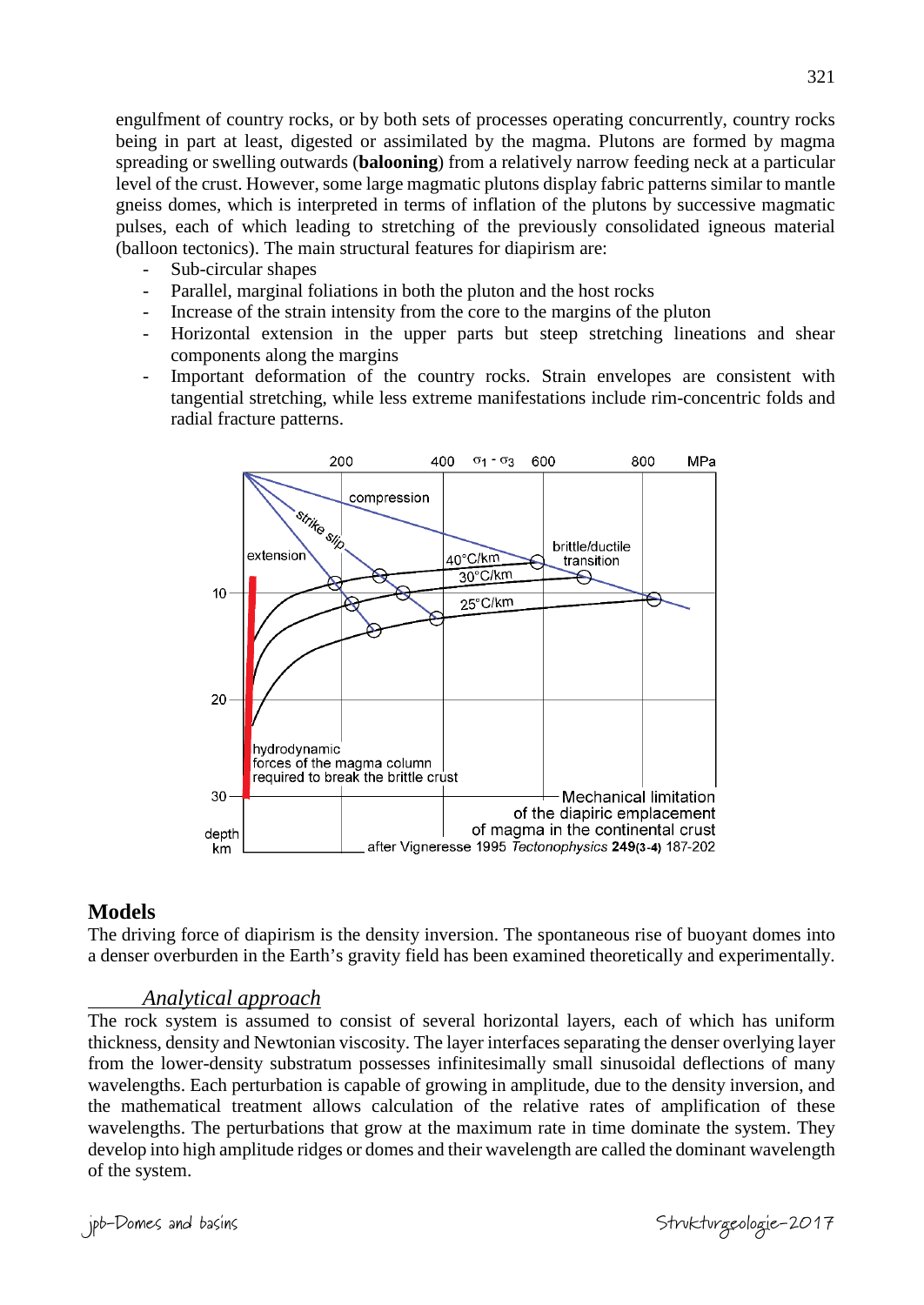Early work by Rayleigh assumed no surface tension. He demonstrated that the exponential growth rate of the interface is proportional to  $k^{1/2}$ , a number given by:

$$
k=2\pi L/\lambda
$$

where L is the length of the model and  $\lambda$  the wavelength of the interface instability. Initial perturbations grow exponentially with time according to the relation:

$$
A(t) = A_0 \exp(qt)
$$

where  $A_0$  is the initial amplitude, q is the growth rate and t is time.

Taylor confirmed this result, which is valid only for the nucleation stage of the instability (small amplitude with respect to wavelength). Later studies have included effects of surface tension, showing that the growth rate q is then given by:

$$
q^{2} = \left(\frac{\rho_{2} - \rho_{1}}{\rho_{2} + \rho_{1}}\right) g k - \left(\frac{s}{\rho_{2} + \rho_{1}}\right) k^{3}
$$

where  $\rho_1$  and  $\rho_2$  are the densities of the lighter and heavier fluids, respectively, g the gravitational acceleration and s the coefficient of surface tension. According to this equation, the configuration is stable if  $\rho_2 < \rho_1$  and unstable if  $\rho_2 > \rho_1$  for all wave numbers  $0 < k < k_c$  where  $k_c$  is the cutoff wave number given by:

$$
k_c = \sqrt{g(\rho_2 - \rho_1)/s}
$$

The effect of surface tension is to stabilize all wave numbers larger than  $k_c$ . In addition, there is wave number  $k_{\text{dom}}$  for which the instability grows fastest:

$$
k_{\text{dom}} = k_{\text{c}} / \sqrt{3}
$$



Note that in all of these equations the wavelength numbers are independent of the viscosity. The effects of viscosity and other parameters or physical variables (e.g. density gradients are similar to those of surface tension, producing dominant wavelengths and stabilizing larger wavelength numbers. The dominant wavelength and the rate of amplification of the dominant perturbations are functions of the thickness, viscosity and densities of the material layers in the system. In relative terms, for a fixed set of buoyancy properties, the following effects are predicted:

increasing the relative thickness of the overburden yields a larger dominant wavelength and a faster amplification rate

Strukturgeologie-2017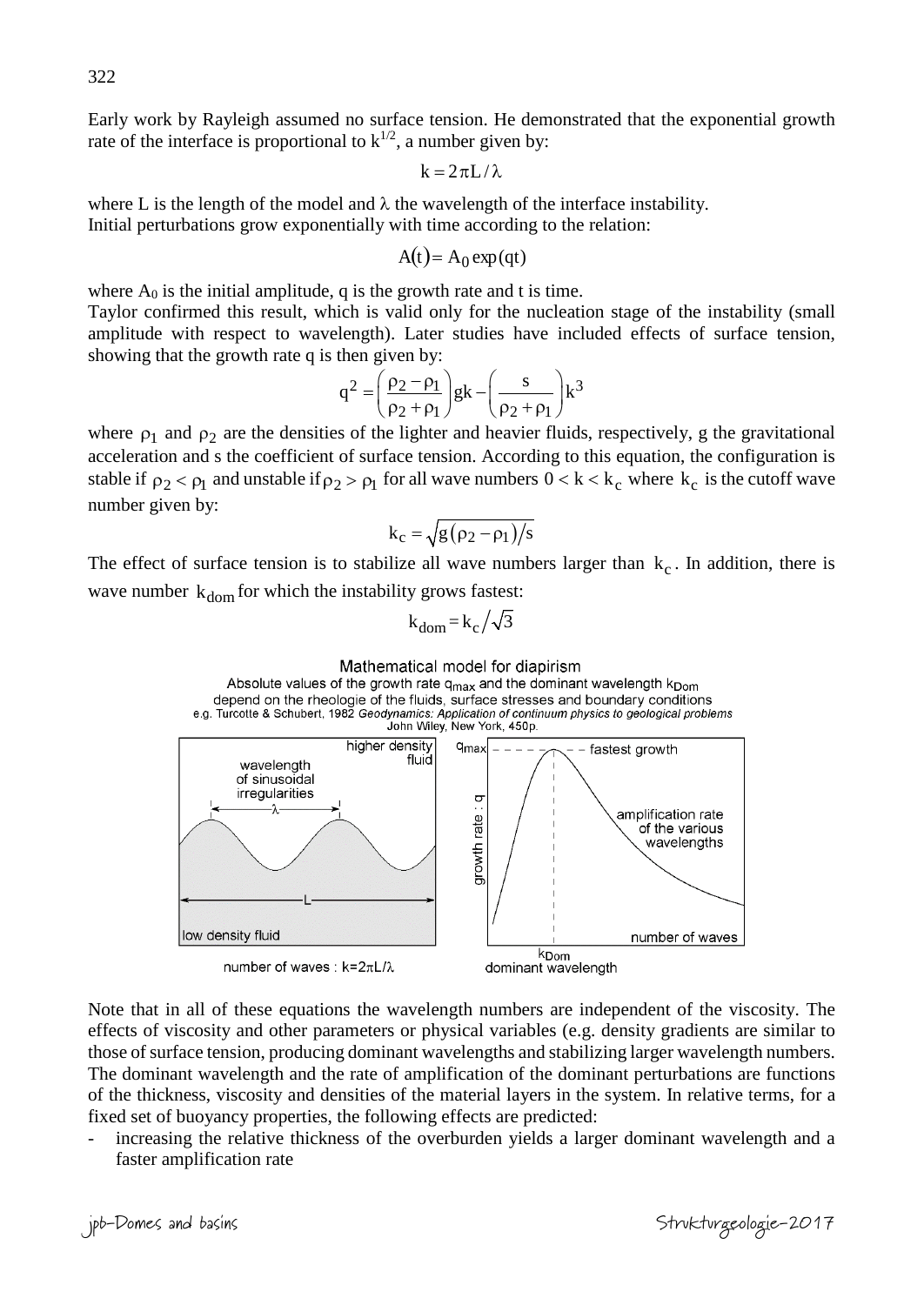- increasing the relative viscosity of the overburden yields a larger wavelength and a slower rate of amplification
- Increasing the density contrast has an almost negligible effect on the wavelength but dramatically increases the rate of amplification.



Most of the theoretical work on pluton emplacement approximated the plutons as Newtonian spheres and tried to calculate their ascent time depending on the rheology of overburden. This is the Stokes flow problem. If the surrounding material is Newtonian, the vertical velocity of the sphere is given by:

$$
v_z = \frac{\left(\rho_{host} - \rho_{sphere}\right)g.r^2}{3\mu_{host}} \left(\frac{\mu_{host} + \mu_{sphere}}{\mu_{host} + (3/2)\mu_{sphere}}\right)
$$

where  $\rho$  are densities,  $\mu$  viscositie, g the gravitation acceleration and r the radius of the sphere. When  $\mu_{\text{sphere}} \ll \ll \mu_{\text{host}}$  the equation is simplified to the Stokes formula:

$$
v_{z} = \frac{\left(\rho_{\text{host}} - \rho_{\text{sphere}}\right)g.r^2}{3\mu_{\text{host}}}
$$

This equation used with standard physical properties of rocks shows that diapiric plutons are emplaced between a few  $10^4$  to  $10^5$  years.

#### *Hydraulic head*

Gravitational loading is a combination of the weight of rocks overlying the salt and the gravitational body forces within the salt. It is incorrect to say that salt like fluids flow in response to pressure gradients. A classic example is that water in a pond does not flow downward although the pressure increases downward. The mobilizing effects of gravitational loading are thus approached through the

jpb-Domes and basins Strukturgeologie-2017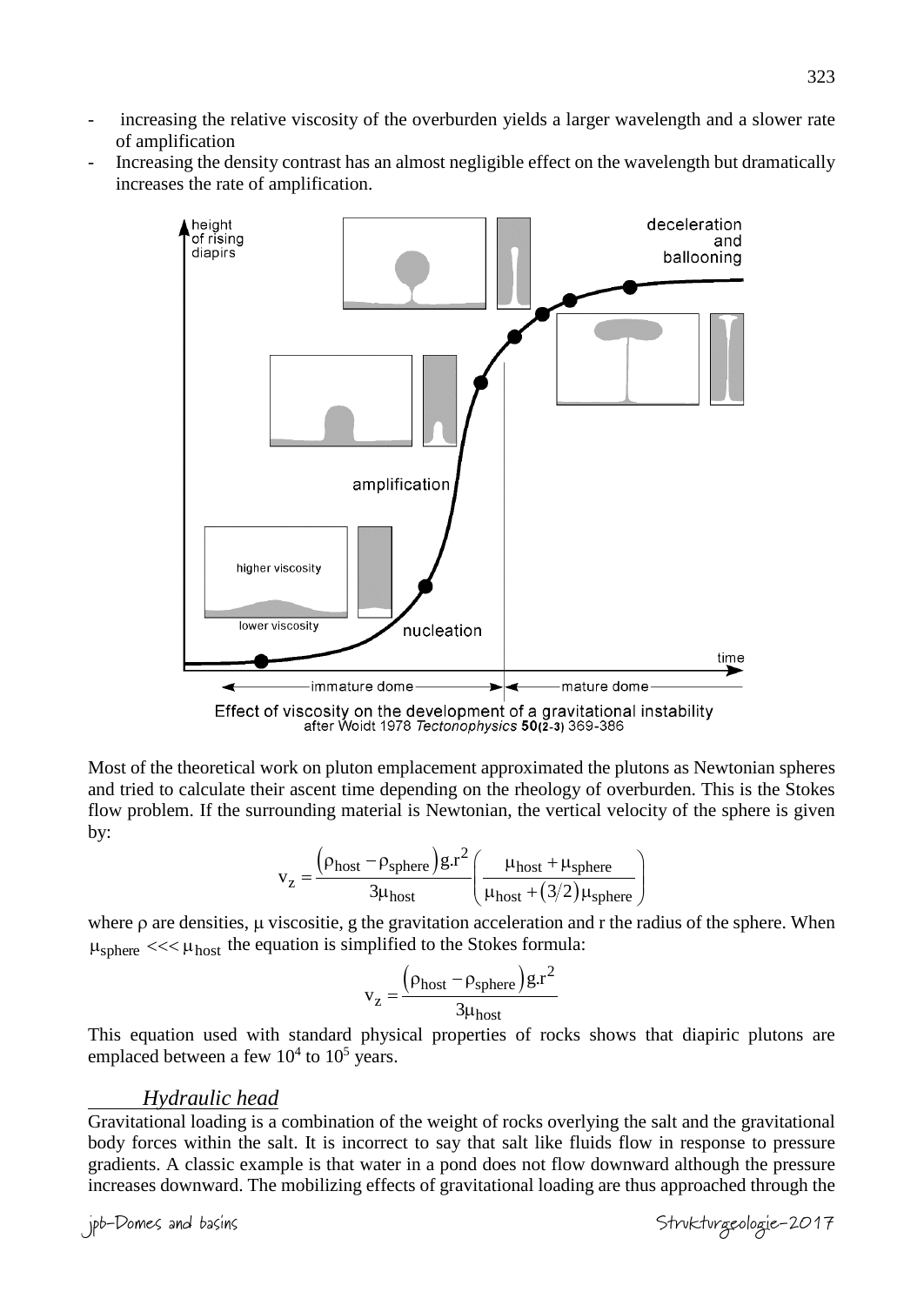concept of **hydraulic head gradient**. All fluids flow from zones of high head to low head; if the hydraulic head is everywhere the same, the fluid remains at rest.

The total hydraulic head has two components: (1) elevation head and (2) pressure head.

- Elevation head is the elevation of a fluid particle above an arbitrary horizontal datum.

Pressure head is the height of a fluid column that could be supported by the pressure exerted by the overlying rock.

Mathematically,

$$
h_h = z + \frac{P}{\rho_S g}
$$

where  $h_h$  is the total head, z is the elevation above a horizontal datum, P is the lithostatic pressure exerted by the overburden,  $\rho_S$  is the salt density, and g is the gravity acceleration. Substituting the lithostatic pressure with  $\rho_R gD$ , this equation simplifies to:

$$
h_h = z + \frac{\rho_R}{\rho_S} D
$$

where  $\rho_R$  is the average density of overlying rocks and D (depth) is the thickness of the overburden. Assuming that salt behaves as a fluid in response to gravitational loading over geologic times, flow directions can easily be predicted by estimating the head gradient for simple geologic situations.

#### *Experimental approach*

The evolution of buoyant domes has been simulated in details. A scale model is constructed of viscous rock analogues (e.g. silicone putty) and the model may be submitted to increased body forces in a centrifuge. Such models allow following the evolution of strain patterns in complex systems. For simple systems, the mathematical solution is now sophisticated to a point that it provides better answer than analogue modelling, in particular for cases such as diapirism in the mantle, which leads to hot spots, because the thermal effects are difficult to account for in analogue systems.

# **Conclusions**

Large scale closed structures termed domes and basins have various origins. Plutonism is an obvious mechanism. Metamorphic core complexes are rocks of middle crustal levels that were subsequently uplifted and exposed by a process dominated by regional extension. Conversely, mantled gneiss domes are cored by rocks of middle crustal levels that were brought to shallower levels by buoyant diapirism and/or polyphase folding and erosion without the necessity of horizontal extension.

For all of these structures, gravitational instability and diapiric rise seems to play a significant role. However, buoyancy is no longer considered to be important factor in initiating diapirism. Differential loading is the dominant force overcoming the strength of the overburden and boundary friction, hence allowing salt or magma to flow. Otherwise, salt can remain static in the subsurface for tens or even hundreds of millions of years, subject only to groundwater dissolution, diagenesis, and metamorphism.

It is not established, however, whether dome and basin structure is necessarily associated with diapiric behaviour or whether the domes and basins represent embryonic folds that are just starting to be amplified in a more-or-less undeformed sheet.